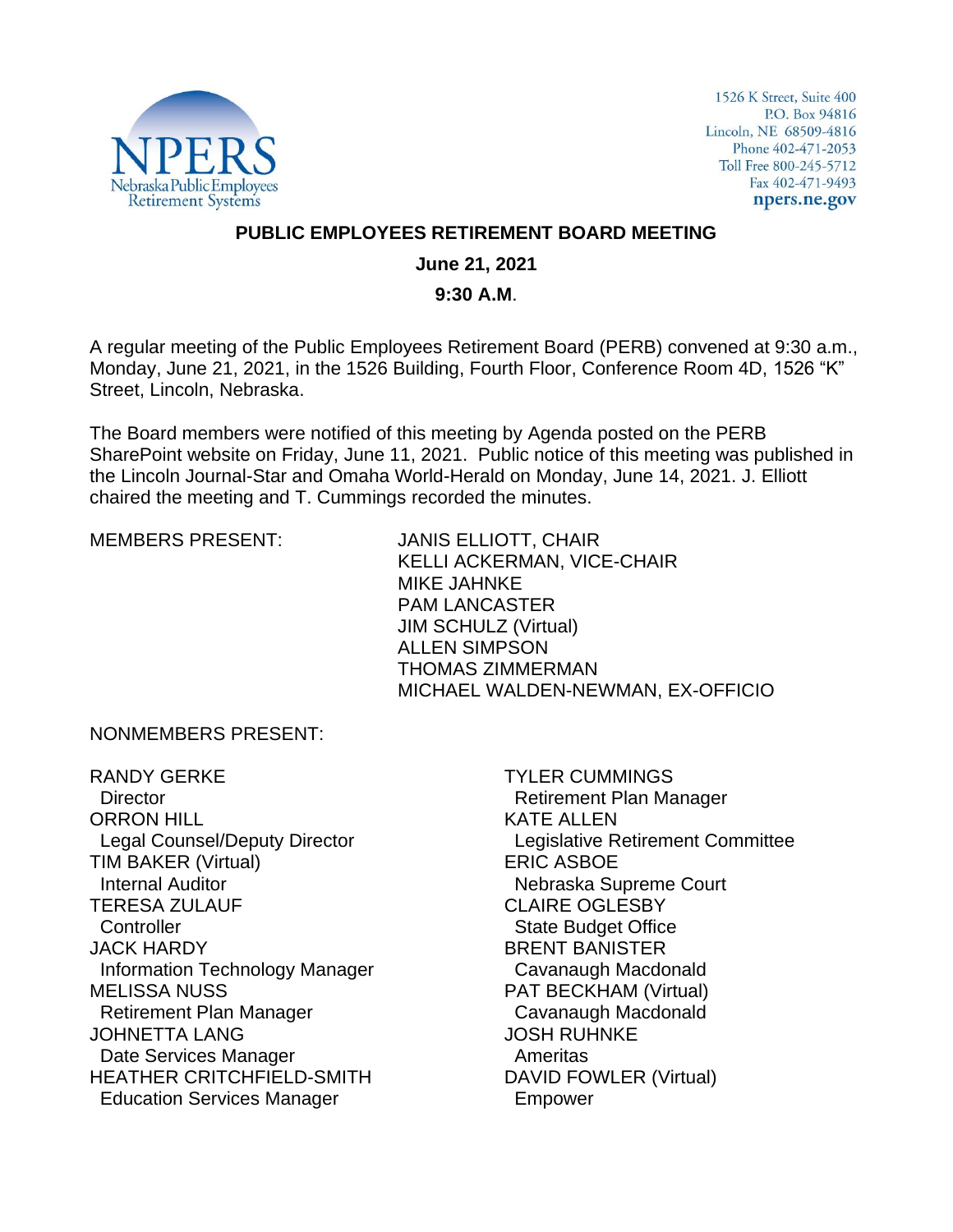**Agenda Item 1**: J. Elliott stated this meeting will follow the Nebraska Open Meetings Act and a copy of the Act is provided electronically, via a link on the final agenda posted on the Nebraska Public Employees Retirement Systems' (NPERS) website, on the Attorney General's website, and a copy of the Act is located on the table by the door.

**Agenda Items 2 and 3 – Meeting Called to Order:** J. Elliott called the June 21, 2021, Board Meeting to order at 9:30 a.m. Present at meeting: J. Elliott, K. Ackerman, M. Jahnke, P. Lancaster, J. Schulz, A. Simpson, T. Zimmerman, and M. Walden-Newman.

**Agenda Item 4 – Approval of Minutes:** P. Lancaster moved for approval of the minutes of the May 17, 2021, Board Meeting. Motion was seconded by K. Ackerman. Members voted as follows: For: J. Elliott, K. Ackerman, P. Lancaster, A. Simpson, and T. Zimmerman. Abstain: M. Jahnke and J. Schulz. Against: None. Motion carried.

## **Agenda Item 5 – Approval of Budget Status Report & May Retirement Report:**

K. Ackerman moved to approve the Budget Status Report and the May 2021 Retirement Report. Motion was seconded by P. Lancaster. Members voted as follows: For: J. Elliott, K. Ackerman, P. Lancaster, J. Schulz, A. Simpson, and T. Zimmerman. Abstain: M. Jahnke. Against: None. Motion carried.

**Agenda Item 6 – Public Comments or Correspondence from Citizens:** There were no public comments or correspondence from citizens with business not scheduled on the agenda.

**Agenda Item 7 – Cash Balance Dividend:** J. Elliott provided a summary of the previous discussion during the May 17, 2021, regarding dividends.

P. Beckham reiterated the two policies, statutory and PERB policy, for granting dividends. She stated the dividend and the annual interest credit cannot exceed the assumed rate of return unless there is majority approval of the full PERB. The maximum dividend that can be granted is 5.5% for the State Cash Balance (CB) plan and 2.82% for the County CB plan.

There was some discussion among the PERB about a 5.25% dividend for qualifying State CB members and a 2.5% dividend for qualifying County CB members.

O. Hill restated the PERB policy regarding the granting of dividends.

A. Simpson made a motion that the PERB approve a State CB dividend of 5.25% and County CB dividend of 2.5%, for members with an account balance as of December 31, 2020. Motion was seconded by P. Lancaster. J. Elliott repeated the motion for the recorded. For: J. Elliott, K. Ackerman, M. Jahnke, P. Lancaster, J. Schulz, A. Simpson, and T. Zimmerman. Against: None. Motion carried.

**Agenda Item 8 – Empower Annual Report**: David Fowler, Empower, presented the Empower Annual Report which covered the 2020 calendar year. He stated the total plan assets as of December 31, 2020, was \$33,426,518 with 418 total participants.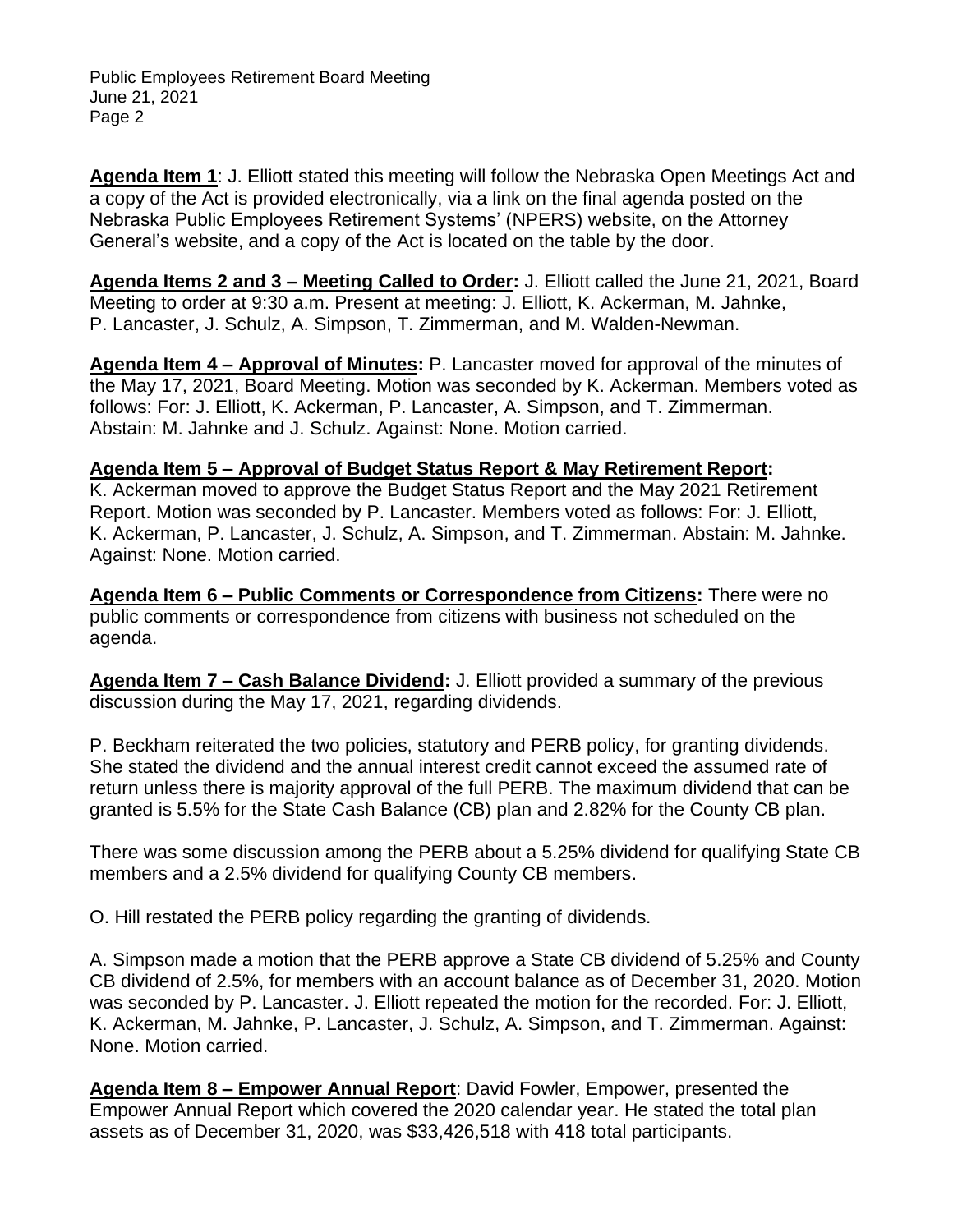He provided a summary of the investment balance for each investment fund. He also discussed the dollar amounts of withdrawals during 2020.

The most common inquiry from participants are regarding their account balance. He stated most transactions are transfers from one investment fund to another investment fund.

D. Fowler stated Empower will help with the transition from the old website to the new website and there will be two-factor authentication when participants login to the website.

He stated he has been working with M. Walden-Newman about changing the investment funds currently offered to participants. D. Fowler stated any new investment funds would not be offered until the migration of the website.

M. Walden-Newman mentioned the Nebraska Investment Council (NIC) does have authority to implement new investment funds in the DCP. There has been some delay in offering new investment fund options due to COVID-19 and legal questions regarding authority of who can make such changes.

J. Schulz moved to approve the Empower Annual Report. Motion was seconded by M. Jahnke. Members voted as follows: For: J. Elliott, K. Ackerman, M. Jahnke, P. Lancaster, J. Schulz, A. Simpson, and T. Zimmerman. Against: None. Motion carried.

## **Agenda Item 9 – Internal Auditor Report**: T. Baker gave the Internal Audit Report.

There were nine School audits issued and three audits were ready to review. He stated ten audits were being worked by the Internal Auditing staff while five more audits were initiated. He stated he and his staff do follow-ups with the schools after audits are completed. For the past quarter, nine follow-ups were completed, and nine more follow-ups are in progress.

There were no County audits issued during the past quarter. There were four audits initiated with one follow-up audit completed.

He reported the transition from MassMutual to Empower has gone smoothly.

He mentioned the State Auditors are currently auditing the State and County plans. He also stated Legislative Bill (LB) 147 provides for an additional Auditor I for NPERS. He also made sure the access to Empower and Ameritas was up to date. He has also been working on the summer Internal Audit newsletter.

He stated he has provided guidance to staff concerning eligibility and compensation issues regarding COVID-19 compensation, tracking extra duties, schools using incorrect methods in determining hours worked, and tracking hours of part-time employees.

He reported his team presented at the Nebraska Association of School Business Officials (NASBO) conference on April 21, 2021.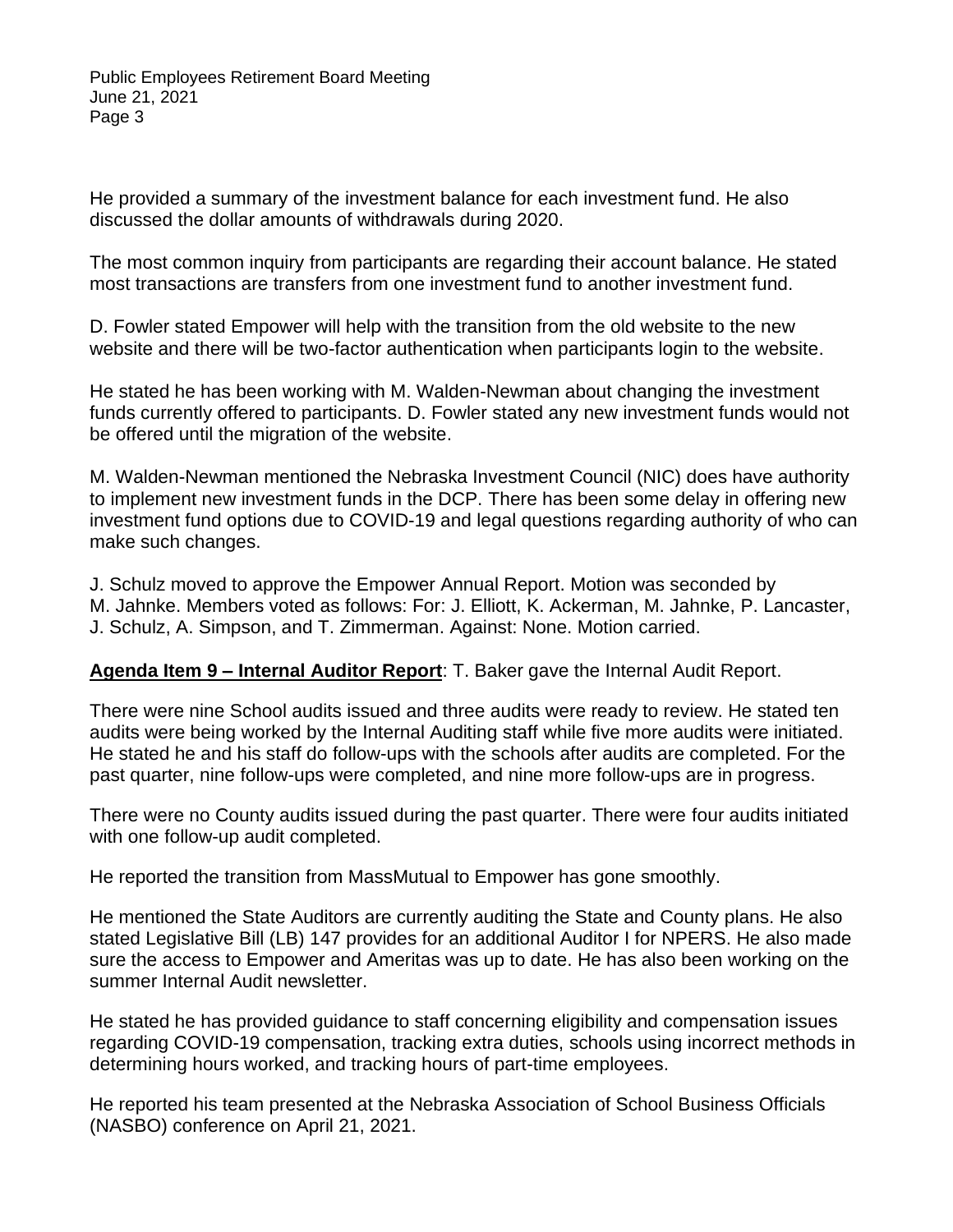For the nine School audits, there were 483 contributing members, 87 members were tested, and 117 non-contributing members were tested. All nine of the audits had findings. Some of the findings included employers not tracking extra duty hours, wage contribution errors, incorrect employee demographic information, and errors in reporting hours worked.

He discussed a polling question he asked during the NASBO conference regarding how employers calculate eligibility for part-time employees. 62% of the respondents answered the question incorrectly.

He demonstrated a new calculation tool that has now been provided to employers for determining eligibility for employees. T. Baker stated one of the purposes of the tool is to keep it as a part of the employee's record. K. Ackerman stated she would like to see this tool used in training sessions offered for school employers.

K. Ackerman moved to approve the Internal Audit Report. Motion was seconded by A. Simpson. Members voted as follows: For: J. Elliott, K. Ackerman, M. Jahnke, P. Lancaster, J. Schulz, A. Simpson, and T. Zimmerman. Against: None. Motion carried.

The PERB took a break from 11:00 a.m. to 11:13 a.m.

**Agenda Item 10 – Investment Officer's Update**: M. Walden-Newman provided the Investment Officer's Update.

He reported the one-year return as of March 31, 2021, for the Defined Benefit plans was 37.0% and for the Cash Balance plan it was 36.6%.

He briefly updated the PERB on investments of the Omaha School Employees Retirement System (OSERS). Since the PERB and NPERS will take over administration of OSERS in 2024, he felt the PERB should be briefed on the NIC's investment goals of the OSERS investments. The NIC had a goal to lower the percentage of the OSERS investments in illiquid assets to 20% after five years of management. The NIC was able to satisfy this goal in the first quarter of 2021.

He reported the total fees for all the investments in the defined benefit and cash balance plans is 31 basis points.

T. Zimmerman moved to approve the Investment Officer's Update. Motion was seconded by M. Jahnke. Members voted as follows: For: J. Elliott, K. Ackerman, M. Jahnke, P. Lancaster, J. Schulz, A. Simpson, and T. Zimmerman. Against: None. Motion carried.

**Agenda Item 11 – Legal/Legislative Update**: O. Hill provided the Legal/Legislative Update.

LB 368 and 369 provide additional powers and enforcement tools to the Auditor of Public Accounts (APA).

LB 532 changes provisions relating to property under the Uniform Disposition of Property Act and School Employees Retirement Act.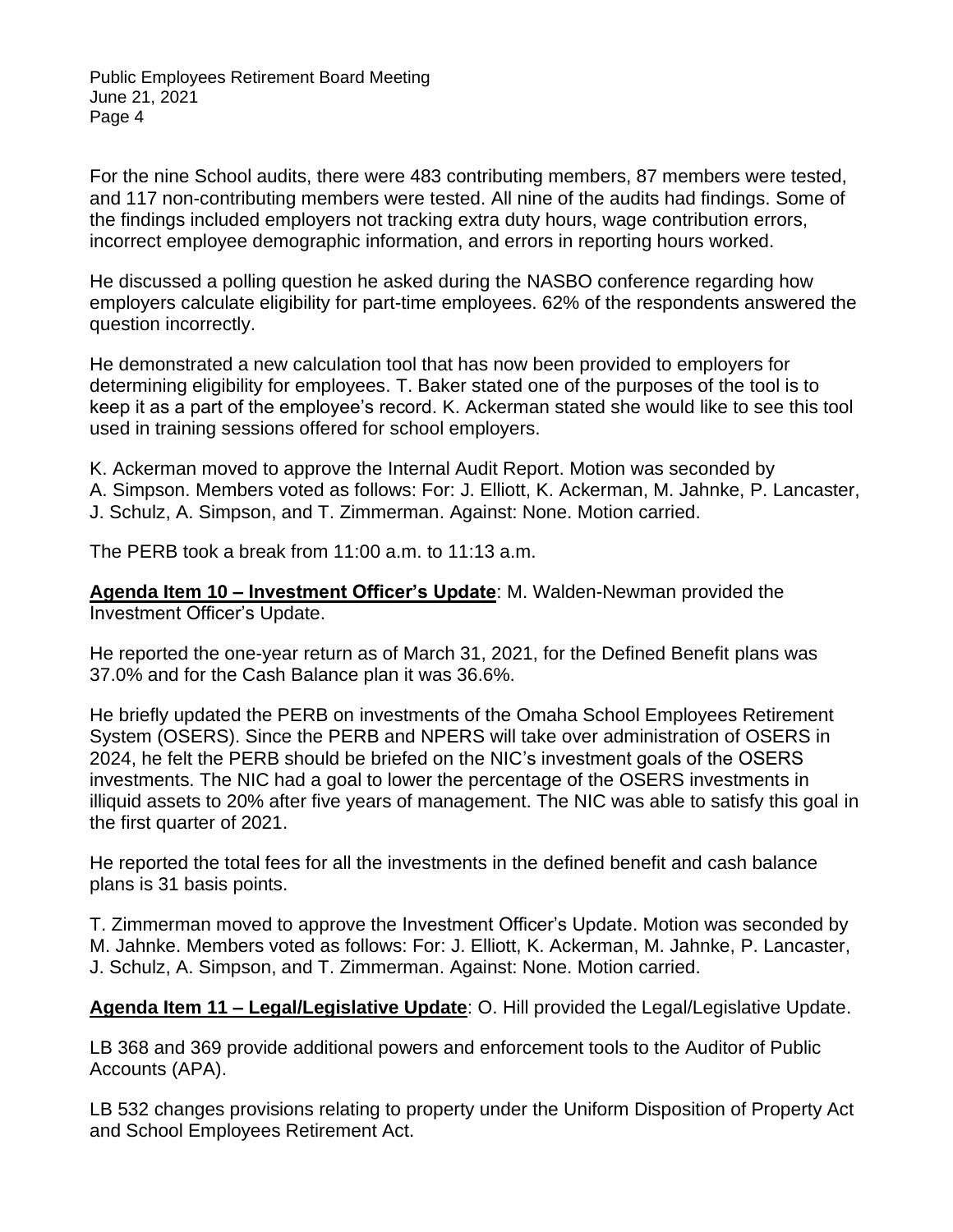LB 83 changes the rules of the Open Meetings Act to provide for virtual conferencing.

LB 65 changes the contractual conflict of interest provisions under the Nebraska Political Accountability and Disclosure Act.

LB 379 provides, changes, and eliminates provisions relating to appropriations.

LB 380 appropriates funds for the Nebraska State Government including NPERS.

LB 386 changes judges' salaries which will have an impact on the funding of the Judges Retirement Plan.

LB 666 provides for payment of claims against the state.

LB 17 changes the actuarial valuation and amortization provisions for certain state retirement systems.

LB 64 changes provisions relating to the taxation of Social Security benefits.

LB 209 provides for Roth DCP options for certain political subdivisions but exempts the PERB and NPERS administered DCP.

LB 256 changes provisions relating to lump-sum settlement approval and the filing of releases under the Nebraska Workers' Compensation Act.

LB 255 adopts the In the Line of Duty Compensation Act.

LB 139 adopts the COVID-19 Liability Protection Act.

LB 387 changes provisions relating to the taxation of military retirement benefits.

LB 428 changes education standards for juveniles at youth rehabilitation and treatment centers which would impact some employees for the centers and the retirement plan in which they are enrolled.

LB 147 provides for the transfer of management of OSERS to NPERS.

He stated at the July retreat meeting the PERB is required to review the PERB policies.

He mentioned NPERS was able to publish a frequently asked questions (FAQ) guide discussing the changes in LB 147 regarding substitute or voluntary service for School plan members. This document was distributed to all the employer reporting agents, the Nebraska Council of School Administrators (NCSA), the Nebraska State Education Association (NSEA), and TeamMates Mentoring.

M. Jahnke moved to approve the Legal/Legislative Update. Motion was seconded by A. Simpson. Members voted as follows: For: J. Elliott, K. Ackerman, M. Jahnke, P. Lancaster, J. Schulz, A. Simpson, and T. Zimmerman. Against: None. Motion carried.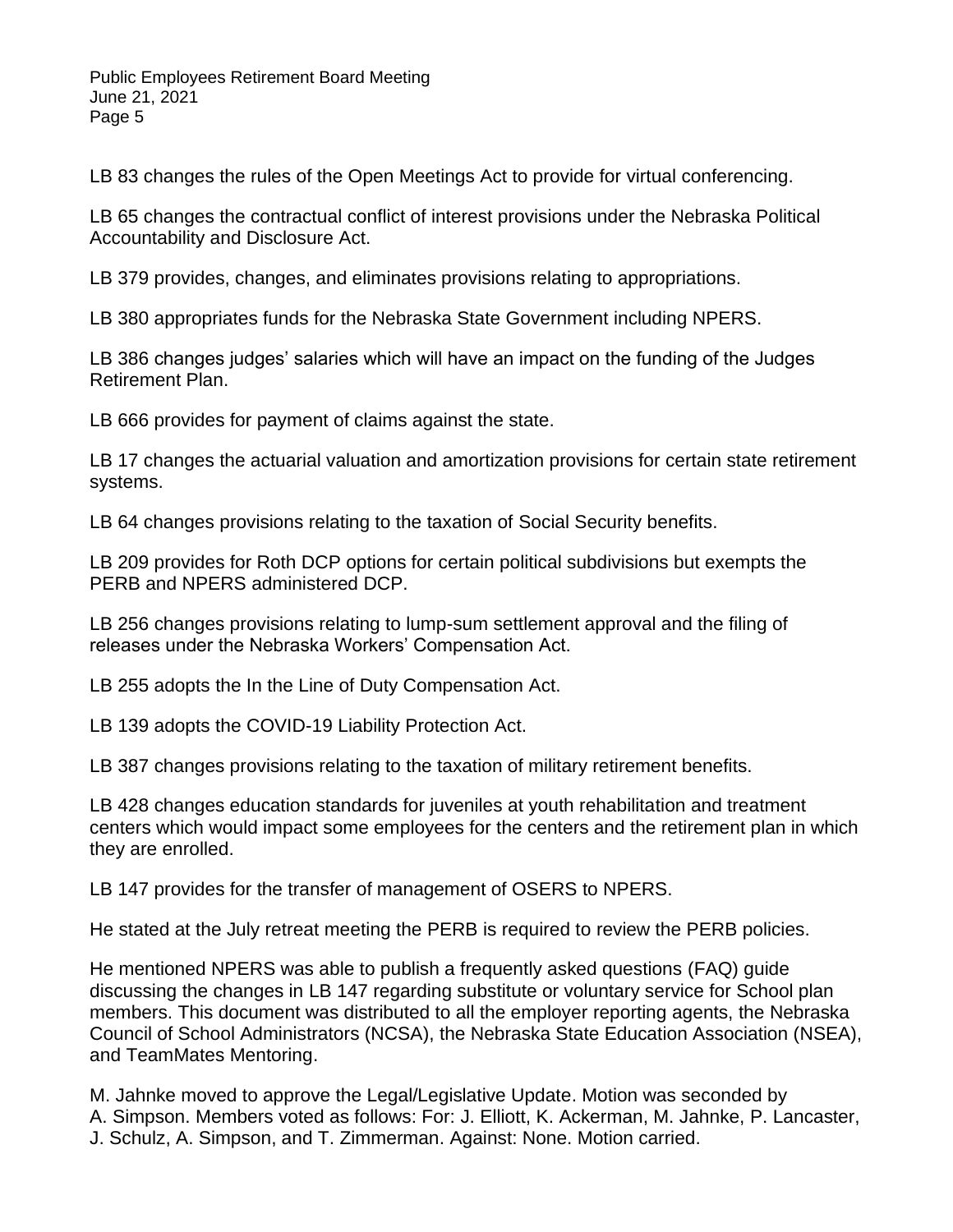# **Agenda Item 12 – Director's Report**: R. Gerke gave the Director's Report.

- He stated Juneteenth became a State holiday effective on June 18, 2021 and he thanked his staff for adapting to this change to get the PERB meeting ready.
- The State and County audit is still in progress and the findings should be finalized in August.
- Only sixteen schools are still sending checks for the contribution payments.
- Data Services has sent out the annual Patrol beneficiary supplemental form.
- The School in-person seminar season is over but there are a few webinars remaining.
- H. Critchfield-Smith and J. Calcara attended the Nebraska Association of County Officials (NACO) meeting on June 10, 2021.
- The employer reporting seminars will start in late July.
- There is a new video produced by Education Services about how to fill out the School refund form. The Direct Deposit and Withholding Certificate for Annuity payments form will be next.
- The calls received by Member Services has decreased over the past few months.
- He thanked O. Hill and Education Services for their work on the LB 147 FAQ.
- He met with OSERS Director, Cecilia Carter, after LB 147 was passed. OSERS has hired a firm to conduct their compliance audit by November 15, 2021. He and Cecilia Carter will meet every month to discuss the transition of OSERS to NPERS.
- 442 new members enrolled into the DCP during open enrollment and over 700 members changed their withholding amounts.
- Liz Pomajzl, Accountant I, retired after working for 35 years at NPERS. Sarah Wuestewald has filled the position. Tony Munson filled S. Wuestewald's position which currently leaves an opening in the Accounting department.
- The SOS Receptionist position has been filled by Jane Warne.
- There is one Retirement Specialist I position open in Member Services. Carlin Ring moved from Member Services to a Retirement Specialist I position in Benefits.
- He attended a National Council on Teacher Retirement (NCTR) ransomware webinar.
- There will be a deficit request for an Information Technology (IT) Security Specialist.
- He is seeking a quote for cybersecurity insurance.
- He requested approval to attend a NCTR Director's meeting on June 28 and 29, 2021.
- Omaha Public Schools (OPS) will vote on a resolution regarding LB 147.

P. Lancaster moved to approve the Director's Report. Motion was seconded by K. Ackerman. Members voted as follows: For: J. Elliott, K. Ackerman, M. Jahnke, P. Lancaster, J. Schulz, A. Simpson, and T. Zimmerman. Against: None. Motion carried.

P. Lancaster moved to approve the Director's request to attend the NCTR Director's meeting on June 28 and 29, 2021. Motion was seconded by T. Zimmerman. Members voted as follows: For: J. Elliott, K. Ackerman, M. Jahnke, P. Lancaster, J. Schulz, A. Simpson, and T. Zimmerman. Against: None. Motion carried.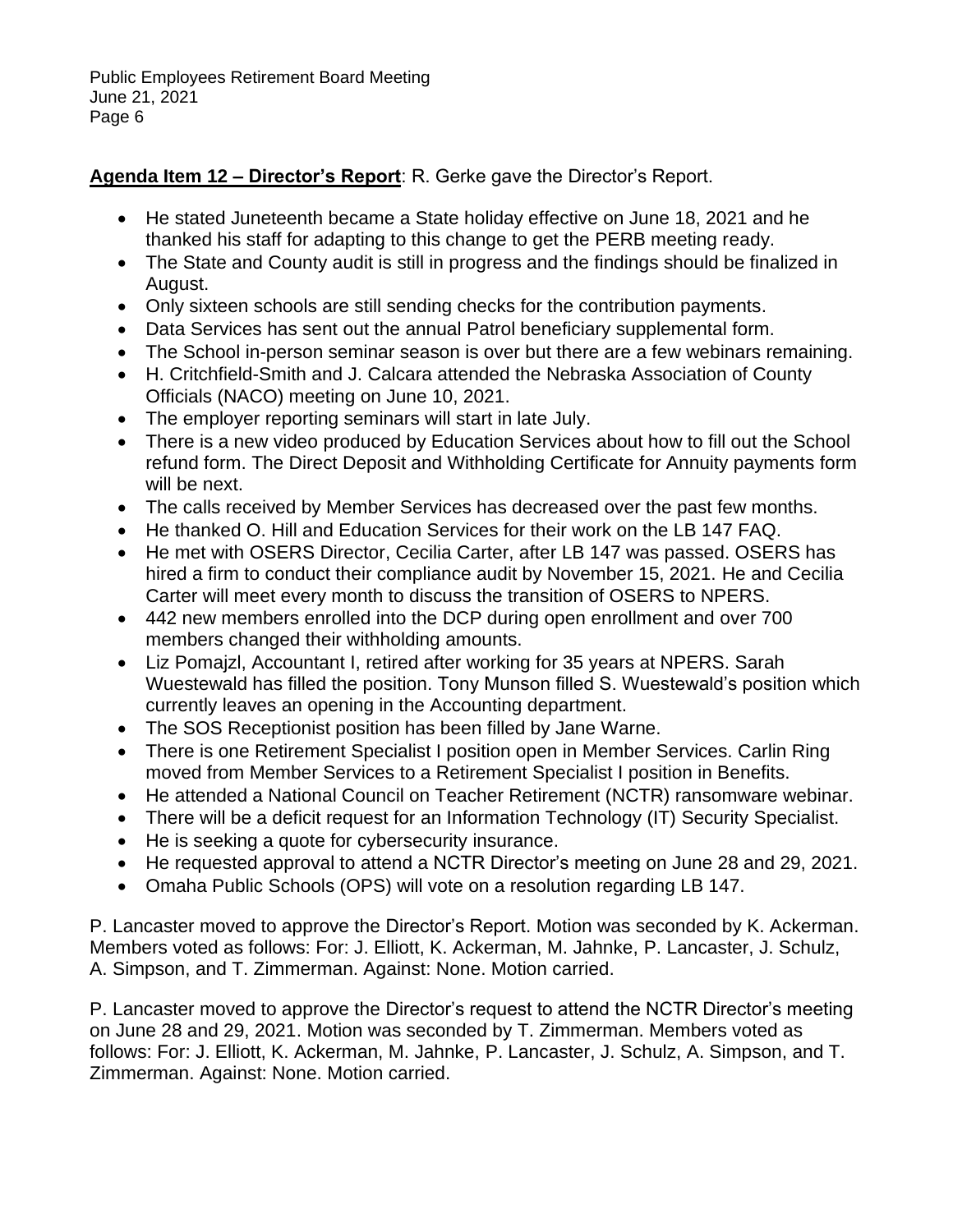## **Agenda Item 13 – Board Committee Reports**: There were none.

**Agenda Item 14 – Board Education/Travel Requests:** P. Lancaster moved to approve J. Elliott's request to attend the NCTR Trustee Workshop meeting on July 26 through 28, 2021. Motion was seconded by M. Jahnke. Members voted as follows: For: K. Ackerman, M. Jahnke, P. Lancaster, J. Schulz, A. Simpson, and T. Zimmerman. Abstain: J. Elliott. Against: None. Motion carried.

**Agenda Item 15 – Future Meetings/Agendas:** The next PERB meeting is on Monday, July 19, 2021.

R. Gerke briefly discussed the speakers for the July 19, 2021, PERB meeting.

**Agenda Items 16 and 17 – Executive Session**: At 12:28 p.m., M. Jahnke moved that the Board exit Regular Session and convene in Executive Session for the purpose of discussing of applications of plan members, personnel matters, and pending legal matters: Case Review No. D-21-10; Prevention of Needless Injury to the Reputation of an Individual; Case Review No. D-21-11; Prevention of Needless Injury to the Reputation of an Individual; Case Review No. D-21-12; Prevention of Needless Injury to the Reputation of an Individual; Protection of Public Interest, Prevention of Needless Injury to the Reputation of an Individual; Update on Pending Legal Matters; Protection of Public Interest. Motion was seconded by P. Lancaster. J. Elliott repeated the motion for the record. Members voted as follows: For: J. Elliott, K. Ackerman, M. Jahnke, P. Lancaster, J. Schulz, A. Simpson, and T. Zimmerman. Against: None. Motion carried.

At 2:07 p.m., P. Lancaster moved the Board exit Executive Session and reconvene in Regular Session. Motion was seconded by A. Simpson. Members voted as follows: For: J. Elliott, K. Ackerman, M. Jahnke, P. Lancaster, J. Schulz, A. Simpson, and T. Zimmerman. Against: None. Motion carried.

M. Jahnke moved for approval of Case Review No. D-21-11. P. Lancaster seconded the motion. Members voted as follows: For: J. Elliott, K. Ackerman, M. Jahnke, P. Lancaster, J. Schulz, A. Simpson, and T. Zimmerman. Against: None. Motion carried.

M. Jahnke moved for approval of Case Review No. D-21-10 and Case Review No. D-21-12 with the condition a follow-up evaluation be conducted by July 1, 2022. P. Lancaster seconded the motion. Members voted as follows: For: J. Elliott, K. Ackerman, M. Jahnke, P. Lancaster, J. Schulz, A. Simpson, and T. Zimmerman. Against: None. Motion carried.

K. Ackerman moved for approval of a 5% increase in the Director's salary effective July 1, 2021. P. Lancaster seconded the motion. Members voted as follows: For: J. Elliott, K. Ackerman, M. Jahnke, P. Lancaster, J. Schulz, A. Simpson, and T. Zimmerman. Against: None. Motion carried.

**Adjournment**: P. Lancaster moved that the meeting adjourn. Motion was seconded by M. Jahnke. Members voted as follows: For: J. Elliott, K. Ackerman, M. Jahnke, P. Lancaster, J. Schulz, A. Simpson, and T. Zimmerman. Against: None. Motion carried.